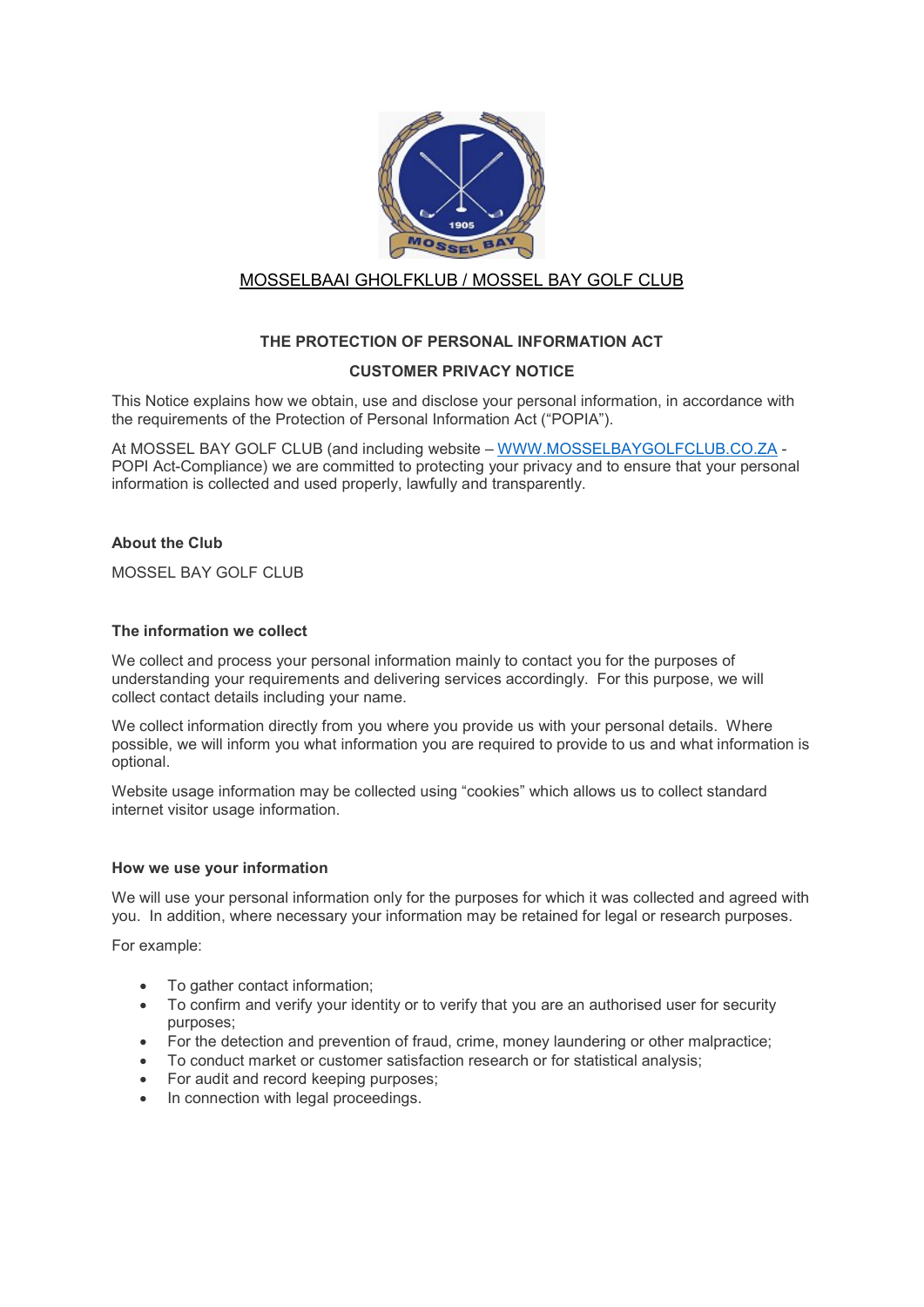## Disclosure of information

We may disclose your personal information to our service providers who are involved in the delivery of products or services to you. We have agreements in place to ensure that they comply with the privacy requirements as required by the Protection of Personal Information Act.

We may also disclose your information:

- Where we have a duty or a right to disclose in terms of law or industry codes;
- Where we believe it is necessary to protect our rights.

#### Information Security

We are legally obliged to provide adequate protection for the personal information we hold and to stop unauthorized access and use of personal information. We will, on an on-going basis, continue to review our security controls and related processes to ensure that your personal information remains secure.

Our security policies and procedures cover:

- Physical security;
- Computer and network security;
- Access to personal information;
- Secure communications:
- Security in contracting out activities or functions;
- Retention and disposal of information;
- Acceptable usage of personal information;
- Governance and regulatory issues;
- Monitoring access and usage of private information;
- Investigating and reacting to security incidents.

When we contract with third parties, we impose appropriate security, privacy and confidentiality obligations on them to ensure that personal information that we remain responsible for, is kept secure.

We will ensure that anyone to whom we pass your personal information agrees to treat your information with the same level of protection as we are obliged to.

## Your Rights: Access to information

You have the right to request a copy of the personal information we hold about you. To do this, simply contact us at the numbers/addresses as provided on our website and specify what information you require. We will need a copy of your ID document to confirm your identity before providing details of your personal information.

Please note that any such access request may be subject to a payment of a legally allowable fee.

#### Correction of your information

You have the right to ask us to update, correct or delete your personal information. We will require a copy of your ID document to confirm your identity before making changes to personal information we may hold about you. We would appreciate it if you would keep your personal information accurate.

## Definition of personal information

According to the Act "**personal information**" means information relating to an identifiable, living, natural person, and where it is applicable, an identifiable, existing juristic person. Further to the POPI Act, MOSSEL BAY GOLF CLUB also includes the following items as personal information:

All addresses including residential, postal and email addresses.